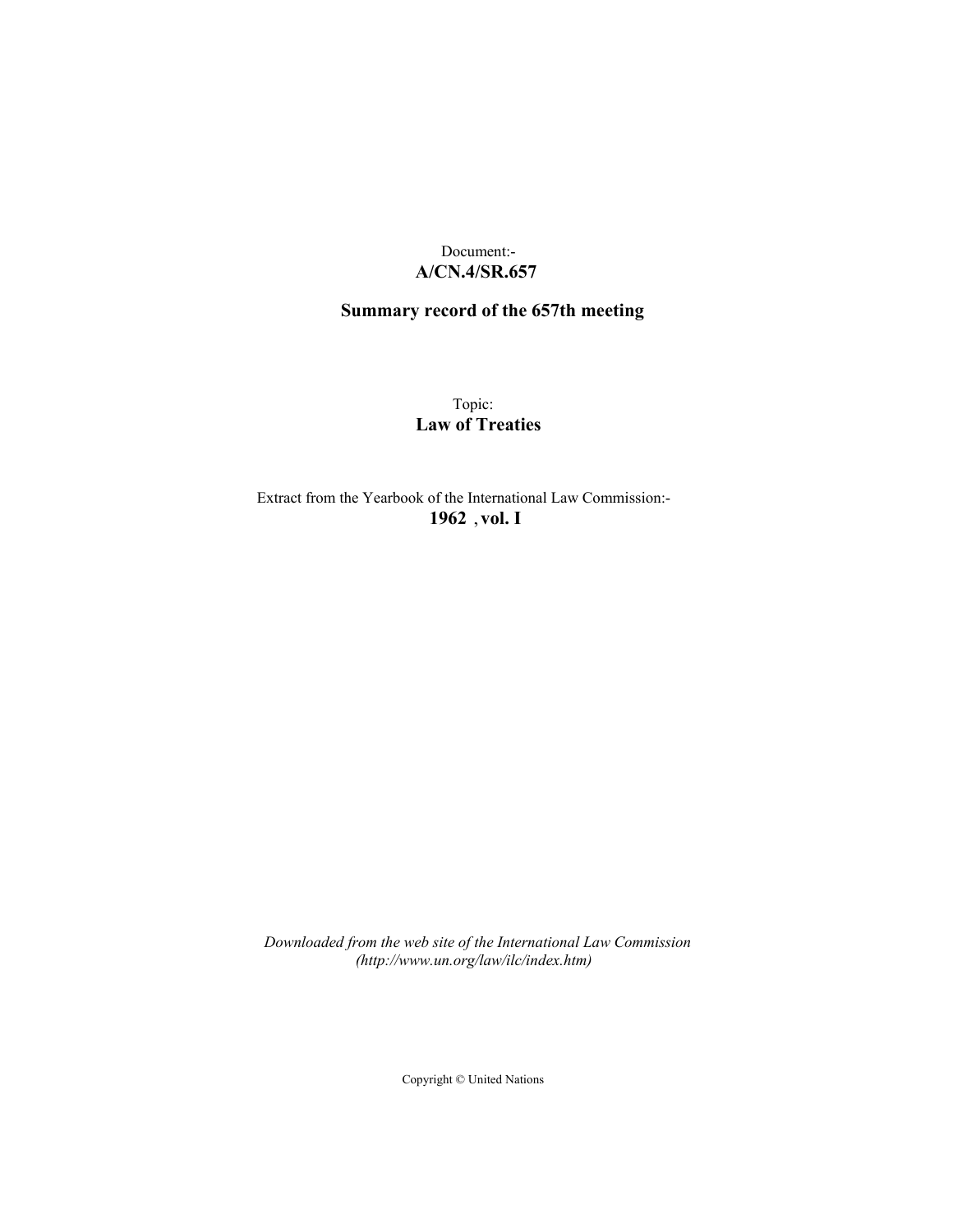92. The CHAIRMAN thanked the Observer for the Inter-American Juridical Committee for his impressive account of the Committee's activities. He assured him that the International Law Commission had greatly benefited from its co-operation with the Committee and fully expected that co-operation to continue; he asked him to convey to the Committee the Commission's gratitude for its continuing co-operation and for sending an observer to the session.

93. Mr. GOBBI, Observer for the Inter-American Juridical Committee, thanked the Chairman for his kind words and assured him that he would transmit his message to the Inter-American Juridical Committee.

94. The CHAIRMAN said that there remained to be dealt with under item 4 the report which he, as the Commission's observer, had submitted on the fifth session of the Asian-African Legal Consultative Committee (A/CN.4/146). He had been much impressed by the high level of the work done at that session and was glad to note the Commission's decision to continue cooperation with that Consultative Committee by sending an observer to the Committee's next session. If there were no comment, he would consider that the Commission agreed to take note of his report.

// *was so agreed.*

The meeting rose at 5.40 p.m.

#### **657th MEETING**

*Tuesday, 5 June 1962, at 10 a.m. Chairman:* Mr. Radhabinod PAL

## **Law of treaties (A/CN.4/144 and Add.l)** (item 1 of the agenda) *(continued)*

ARTICLE 20. — MODE AND DATE OF ENTRY INTO FORCE *(resumed from the previous meeting)*

1. The CHAIRMAN invited the Commission to resume its discussion of article 20.

2. Sir Humphrey WALDOCK, Special Rapporteur, said that a general desire had been expressed for the simplification of the wording of the article. There was also general agreement on the elimination of the distinction between plurilateral and multilateral treaties, as with other articles. There remained the problem of the treaty practice of regional organizations, and he suggested that the Drafting Committee should be asked to find a formula to deal with that problem.

3. The provisions of paragraph 6, together with those of article 21, paragraph 2, would in all probability be transferred by the Drafting Committee to article 19 *bis,* which would contain all the provisions on the rights and obligations of states prior to the entry into force of the treaty.

4. Mr. JIMENEZ de ARECHAGA said that he was perfectly satisfied with the special rapporteur's sugges-

tion that the Drafting Committee should formulate provisions to cover the question of regional treaties.

5. The CHAIRMAN said that, if there were no objection, he would consider that the Commission agreed to refer article 20 to the Drafting Committee, with the directions suggested by the special rapporteur, and to start to consider article 21.

*It was so agreed.*

ARTICLE 21. — LEGAL EFFECTS OF ENTRY INTO FORCE

6. Sir Humphrey WALDOCK, Special Rapporteur, said that the only question which arose in connexion with article 21 was whether it was necessary to include the provisions of paragraph  $1(c)$ . Perhaps the Drafting Committee could be asked to consider whether those provisions should not be transferred to the article on ratification.

7. Mr. CASTREN said he wished to propose the following drafting amendments:

8. First, the deletion of paragraph 1 *(a)* as superfluous, and the consequential deletion of the word "accordingly " in the first line of paragraph 1 *(b).*

9. Secondly, the deletion of the word " full" in the first part of paragraph 2 *(a)*; a treaty which entered into force provisionally could not be said to enter into " full " force.

10. Thirdly, the replacement in the last line of paragraph *2(a)* of the words "until the treaty enters into full force" by the words "until the treaty enters into final force".

11. The expression " is unreasonably delayed " in paragraph *2(b)* was far from clear, but it might not be possible to state the intention in more specific terms.

12. Mr. BRIGGS suggested that paragraph 1 *(b),* instead of referring to rights and obligations which "come into operation", should state that the treaty would "become effective". The final proviso could then be redrafted to state that the treaty would become effective or come into force, even if it specified that some rights and obligations would only come into operation at some future date.

13. There would then be a clear distinction between the date when a treaty as such became effective, and the time when its provisions came into operation. As Manley Hudson put it, "The date of an instrument coming into force is not necessarily the date when its substantive provisions become applicable: the latter will depend upon the terms of the obligation assumed ".<sup>1</sup> A good example was provided by the Geneva Convention of 1929 on the treatment of prisoners of war<sup>2</sup> which had become effective on 19 July 1931, the date of its entry into force, though its provisions had only come into operation on the outbreak of hostilities.

14. Mr. JIMENEZ de ARECHAGA said he doubted the advisability of the rule proposed *de lege ferenda* in

<sup>1</sup>  *International Legislation,* Vol. I, Washington, 1931, Introduction, pp. LTV-LV.

<sup>\*</sup> League of Nations *Treaty Series,* Vol. CXVIII.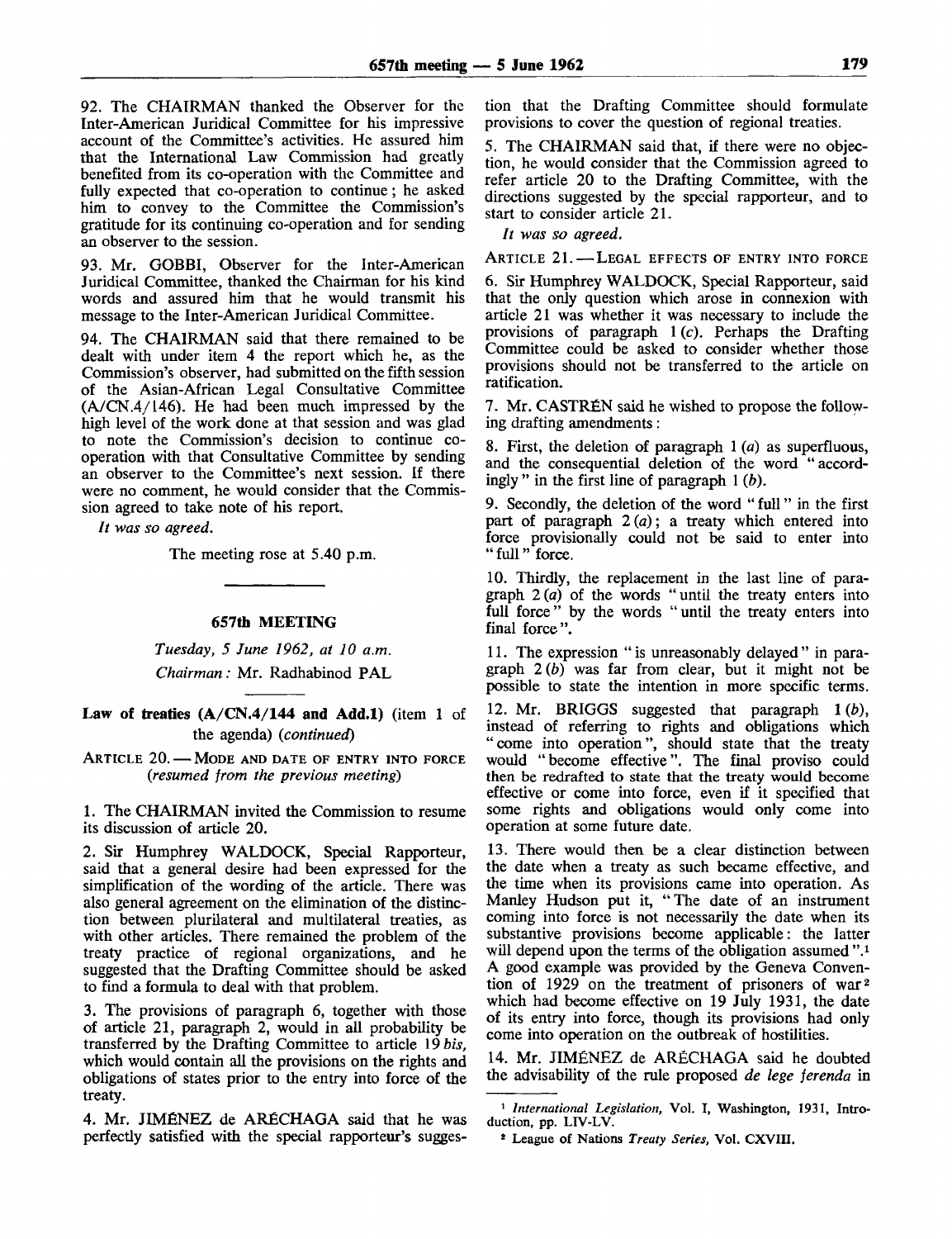paragraph  $2(b)$ ; it could have the effect of upsetting certain established treaty relations. Furthermore, it seemed more relevant to the termination of treaties than to the legal effects of entry into force.

15. Mr. TUNKIN also doubted the advisability of including the rule in paragraph  $2(b)$ ; it might be interpreted in such a manner as to allow a state to terminate the provisional application of a treaty, notwithstanding the provisions of the treaty itself, on the ground that, in that state's own view, there had been unreasonable delay in the entry into full force of the treaty.

16. Moreover, the question it dealt with was purely hypothetical. In practice, if a treaty provided for its provisional entry into force, it also normally laid down some time limit.

17. Sir Humphrey WALDOCK, Special Rapporteur, said that he was quite prepared to drop the provisions of article *2(b),* which he had only put forward tentatively. It was probable that, where two states agreed to the provisional entry into force of a treaty, they were in such a close relationship that no difficulties would arise. In fact, it sometimes occurred that a treaty remained in force provisionally throughout its life, the device of provisional entry into force being used merely because there was no expectation of Parliamentary approval for ratification within due time. In those cases, the treaty never enter formally into full force, because the objects of the treaty were achieved without the "provisional" character of the entry into force ever being terminated.

18. The CHAIRMAN said that, if there were no objection, he would take it that the Commission agreed to delete pragraph 2 *(b)* and to refer the remainder of article 21 to the Drafting Committee, with the comments made during the discussion; it could then consider article 22.

// *was so agreed.*

#### ARTICLE 22. — THE REGISTRATION AND PUBLICATION OF TREATIES

19. Sir Humphrey WALDOCK, Special Rapporteur, introducing article 22, said that the Commission had the choice between stating the existing United Nations law in the matter of registration and publication of treaties, and limiting the article to a mere reference to Article 102 of the United Nations Charter and to the regulations for the time being in force on the subject.

20. His draft of article 22 merely reproduced the essence of the General Assembly's Regulations for the registration and publication of treaties, contained in General Assembly resolution 97 (I) of 14 December 1946, as amended by resolution 482 (V) of 12 December 1950. However, a question of law arose in regard to new Members of the United Nations: were those new Members under an obligation to comply with the provisions of Article 102 of the Charter in respect of treaties entered into by them after the Charter had come into force but before they had become Members of the United Nations ? That was what the General Assembly's Regulations appeared to lay down.

21. Mr. TUNKIN said he doubted the advisability of including paragraph 1, which would raise problems outside the scope of the draft articles. The Drafting Committee should be asked to replace it by a reference to the relevant provisions of the Charter. Paragraphs 1 and 2 could then be combined more or less along the following lines:

" The registration of a treaty under Article 102 of the Charter of the United Nations shall not take place until the treaty has come into force between two or more of the parties thereto."

22. Mr. de LUNA commended the special rapporteur for not adopting the rule once proposed by Sir Hersch Lauterpacht,<sup>3</sup> which would have voided a treaty concluded by a Member of the United Nations if not registered with the United Nations within six months of its entry into force. It would be most undesirable to make a treaty even voidable once it had come into force.

23. From the point of view of drafting, he thought that both the sub-paragraphs of paragraph 4 were redundant in view of the provisions of the previous paragraphs.

24. Mr. CASTR£N said it was undesirable to impose on non-member states of the United Nations the obligation to register with the United Nations Secretariat every treaty entered into by them after 24 October 1945.

25. He failed to see the purpose of the provisions of sub-paragraph 3 *(b)* (ii). How could a treaty which had already been registered with a specialized agency be registered by the agency ?

26. Paragraph  $3(c)$  did not state where registration was to take place. It was probably intended that registration should be effected with the Secretariat of the United Nations or of a specialized agency, but it would be preferable to say so expressly.

27. Mr. ROSENNE suggested that the provisions of both article 22 and article 23 should be combined in one short article, which would refer to Article 102 of the Charter of the United Nations and to the Regulations giving effect thereto.

28. So far as the provisions on registration were concerned, the substantive contents of both articles should be transferred to the commentary. The provisions concerning publication embodied instructions which were primarily for the Secretariat of the United Nations and did not directly concern states.

29. As a matter of law, it was also desirable to include in the commentary a very short paragraph reserving the position arising out of article 18 of the Covenant of the League of Nations on the subject of the registration of treaties. Many treaties registered with the League of Nations were still in force.

30. Mr. BARTOS said that the article should incorporate most of the provisions of the General Assembly's Regulations on the registration and publication of treaties. Those provisions should appear in the

<sup>3</sup>  *Yearbook of the International Law Commission 1953,* Vol. II (United Nations publication, Sales No.: 59.V.4, Vol. II), p. 162, para. 5.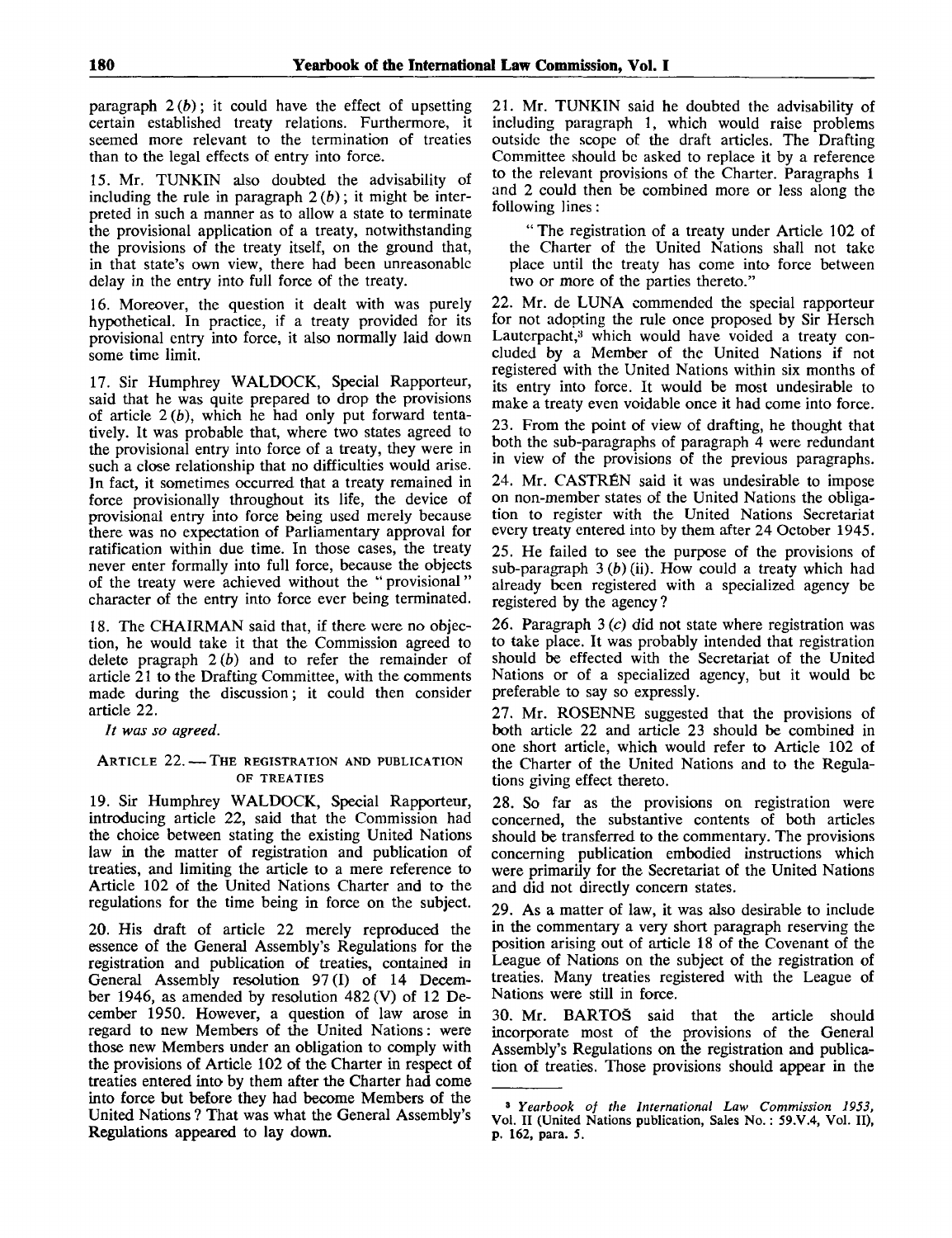future convention on the law of treaties because there had been some controversy regarding the legal effect of the General Assembly's Regulations, which had been described sometimes as mere recommendations and sometimes as orders to the Secretariat. He regarded those Regulations as part of the internal law of the United Nations. Since there had been such controversy both in legal theory and in state practice, it was highly desirable to include the provisions in question in order to make them binding on states which would be bound by the future convention on the law of treaties.

31. He wished to draw attention to another legal problem relating to the effects of registration. The registration of a treaty could be said to have, with regard to states not parties to it, an effect similar to a notice in an Official Journal in municipal law. Of course, the substantive provisions of a treaty would only have effect as between the parties to it and not *erga omnes*; the registration and publication of a treaty by the United Nations Secretariat, however, made its existence known to all states, and third states should draw the necessary conclusions therefrom. The existence of a treaty, once it had been registered and published, could thus be invoked not only before United Nations organs but also, in his opinion, *vis-a-vis* third states, together with the known facts.

32. Mr. LACHS pointed out that, as indicated in paragraph 6, the Charter provisions on the subject of the registration of treaties were *lex imperfecta.*

33. The general rule of international law in the matter was that the obligation to register a treaty existed in two cases: first, where the treaty itself imposed that obligation upon the parties, and, secondly, where one of the parties had that obligation by virtue of an undertaking subscribed by it outside the terms of the treaty, for example, where the party was a Member of the United Nations and had that obligation by virtue of the Charter.

34. Both articles 22 and 23 should be shortened. Article 22 would state the existing rule of international law that he had just indicated.

35. He did not favour the incorporation in article 22 of the actual provisions of the General Assembly's Regulations, because that would involve the interpretation of those Regulations.

36. Sir Humphrey WALDOCK, Special Rapporteur, said he agreed with Mr. Bartos that the General Assembly's Regulations constituted United Nations internal law. The Secretary-General was competent to register treaties in accordance with the United Nations Charter, and the General Assembly's Regulations were instructions to the Secretary-General in pursuance of the relevant Charter provisions.

37. It was for the Commission to decide whether in article 22 it wished to incorporate the provisions of the Regulations or merely to make a reference to them.

38. Another question of substance to be decided by the Commission was whether the operation of the provisions of Article 102 of the Charter should be extended to states which were not Members of the United Nations, but which would become parties to the future convention on the law of treaties. There appeared to be no obstacle to prevent those states from accepting such obligations, and the suggestion that they might do so would represent a modest contribution to the progressive development of international law, but one of real practical utility. Treaties formed such a large part of international law that the publication of their terms was vital. The registration system instituted by the League of Nations and the United Nations had had the great advantage of making treaty law available to all.

39. Mr. YASSEEN said it was not advisable to incorporate into the draft articles the actual provisions of the General Assembly's Regulations. To do so might have the effect of obstructing the future amendment of those provisions. In fact, the General Assembly had adopted those Regulations in pursuance of Article 102 of the Charter and the Assembly could amend them from time to time in the light of changing circumstances.

40. For those reasons, he favoured the suggestion that the provisions under discussion should be replaced by a reference to the relevant provisions of the Charter.

41. Mr. LACHS said that he fully agreed with the special rapporteur in his desire to make a contribution to the progressive development of international law in the matter. It was hoped by all that the United Nations would one day become universal but, for the time being, it was necessary to take into account certain political realities. Certain states were not properly represented in the United Nations, or were not admitted to the United Nations.

42. He supported the suggestion that the contents of both articles 22 and 23 should be transferred to the commentary and replaced in the body of the text by a reference to the relevant provisions of the Charter.

43. Mr. LIANG, Secretary to the Commission, said that, as had been pointed out by the special rapporteur, the General Assembly's Regulations were addressed primarily to the Secretariat; the Assembly had adopted them as instructions for carrying out the provisions of Article 102 of the Charter; those Regulations indicated to the Secretariat how it was to proceed with the process of registration. The Regulations were not in the nature of recommendations to states, although they had been approved by the Member States of the United Nations.

44. The question of incorporating those Regulations in the text of a future convention on the law of treaties raised certain complex problems. The first was of a technical character; it was an extremely delicate process to reproduce, in a treaty, provisions which were already in force under another instrument. The main question was whether the provisions in question would be reproduced in their entirety or only in their essential parts. At its second session, in 1950, the Commission had had before it the question of formulating a Draft Code of Offences against the Peace and Security of Mankind in which it had considered incorporating certain portions of the Genocide Convention of 1948. The problem had been found practically insoluble. The only safe course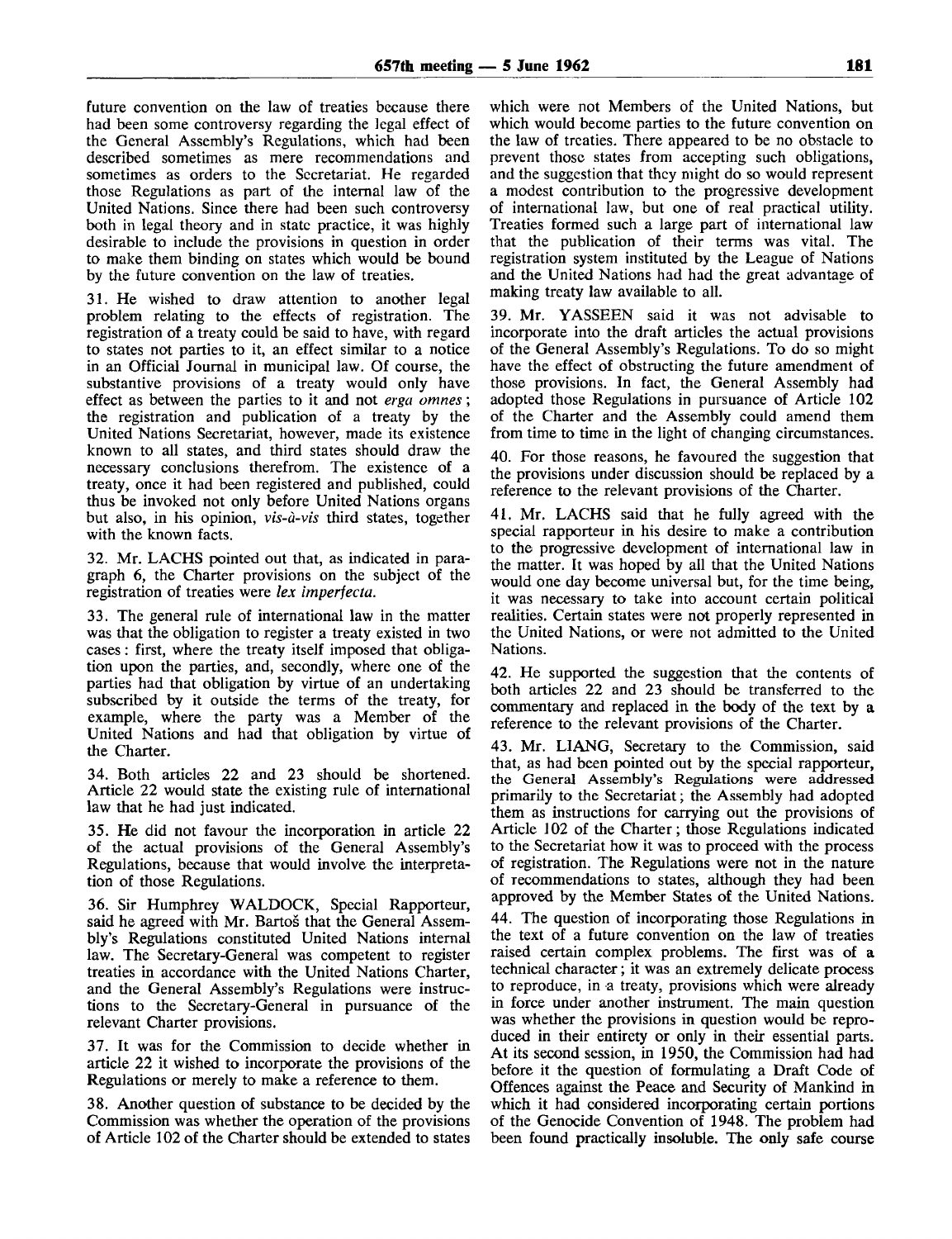would have been to reproduce the whole of the Genocide Convention. The incorporation of certain passages and the omission of others, however minor, would have weakened the force of the code and would have given rise to grave problems of interpretation.

45. Another problem was that of the possibility that the General Assembly might revise its Regulations, as it was always at liberty to do. If, however, the future convention on the law of treaties incorporated the Regulations as they stood, it would be necessary for the parties to that convention to resort to the elaborate process of revision whenever the General Assembly amended the Regulations.

46. On the whole, he considered that it was not advisable to incorporate the General Assembly's Regulations in the draft articles.

47. Mr. VERDROSS suggested the deletion of the last clause in paragraph 1, " if such registration and publication has not already been effected". It was difficult to reconcile that clause with the preceding clause which stated that every treaty should be registered and published " as soon as possible ".

48. Sir Humphrey WALDOCK, Special Rapporteur, said that the clause in question would cover the case of a state which became a Member of the United Nations and had already previously registered certain treaties with the United Nations Secretariat. Some non-member states, such as Switzerland, had made a practice of registering their treaties with the United Nations Secretariat.

49. He noted that there was a general feeling in the Commission that article 22 should not set out in detail the contents of the Regulations but should merely refer to Article 102 of the Charter and the General Assembly's Regulations.

50. The possibility of amendment of the Regulations, to which the Secretary to the Commission had drawn attention, could be covered by referring to " the regulations for the time being in force ".

51. He would like to know whether the Commission desired to limit registration strictly to States Members of the United Nations.

52. Mr. de LUNA said he noted that Mr. Lachs agreed that a non-member state could, under the terms of the treaty, undertake the obligation to register it with the United Nations Secretariat. There should therefore be no obstacle in the way of a non-member state assuming such an obligation in more general terms by virtue of the future convention on the law of treaties. Any state not wishing to assume such an obligation could make a reservation to the relevant article of the future convention: he recalled in that connexion his own liberal approach to the right to make reservations.

53. He had been impressed by the remarks of Mr. Bartoš on the subject of the effects of the publication of a treaty with respect to states not signatories to it, namely, that such a publication established the existence of the treaty *erga omnes,* although the substantive clauses of the treaty were binding only upon the parties thereto.

54. Mr. JIMENEZ de ARfiCHAGA said he supported the suggested simplification of articles 22 and 23, the main provisions of which could be reduced to a reference to the relevant provisions of the United Nations Charter and any Regulations issued in pursuance of those provisions.

55. That simplification would not preclude the adoption of a provision extending the United Nations process of registration to non-member states which were prepared to accept the obligation to register treaties with the United Nations Secretariat.

56. Sir Humphrey WALDOCK, Special Rapporteur, said he accepted the suggestion of Mr. de Luna and Mr. Jiménez de Aréchaga for the extension of the registration process to non-member states which were prepared to accept the obligation to register treaties with the United Nations Secretariat.

57. Mr. BARTOS urged the Commission to make a contribution, albeit a modest one, towards the development of international law in the matter. The Commission would be making such a contribution by reflecting in the draft articles the existing practice: it was very common for States non-members of the United Nations to stipulate in the treaties entered into by them that those treaties would be registered with the United Nations Secretariat, and the Secretary-General had extended his willing co-operation in the matter. Since that result could be achieved by means of a provision in the treaty itself, there was no reason why it should not be attained also by means of a general convention on the law of treaties.

58. The CHAIRMAN said that, if there were no objection, he would consider that the Commission adopted the suggestion put forward by Mr. de Luna and agreed to refer article 22 to the Drafting Committee, with the comments made during the discussion.

// *was so agreed.*

### ARTICLE 23. — PROCEDURE OF REGISTRATION AND PUBLICATION

59. The CHAIRMAN suggested that article 23, which depended on article 22, should also be referred to the Drafting Committee with the comments made during the discussion.

*It was so agreed.*

ARTICLE 24. — THE CORRECTION OF ERRORS IN THE TEXTS OF TREATIES FOR WHICH THERE IS NO DEPOSITARY

60. Sir Humphrey WALDOCK, Special Rapporteur, introducing article 24, said that the reports of his predecessors had not dealt with the question of the correction of the text of treaties and that there was no reference to the subject either in the Harvard Research Draft or in Satow's "Diplomatic Practice". He had therefore been rather at a loss for information on corrections and, as explained in his commentary, had based his draft on what he had found in Hackworth's " Digest of International Law" and the "Summary of the Practice of the Secretary-General as Depositary of Multilateral Agreements" (ST/LEG/7). He would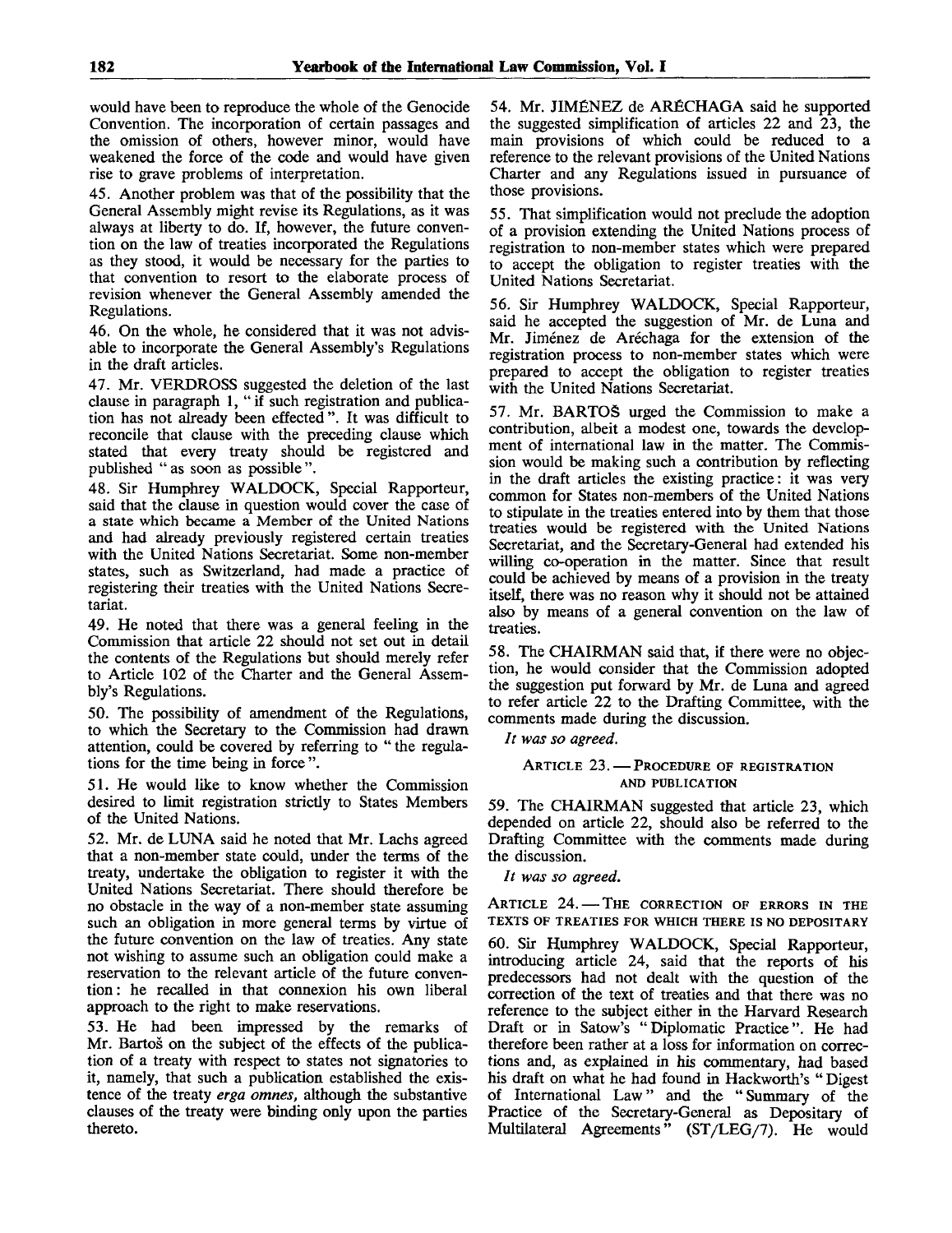therefore welcome any additional information from members of the Commission who were legal advisers to their governments.

61. Mr. BRIGGS, referring to paragraph 2, said it was not strictly accurate to speak of " two or more " texts of a treaty. He hoped the Drafting Committee would bear that comment in mind.

62. Mr. TUNKIN said that, although the list of the forms of correction contained in paragraph 1 as drafted by the special rapporteur seemed almost exhaustive, he could cite an additional example, that of an exchange of notes between the parties drawing attention to the error. Other members might think of other examples; the text should, therefore, be made more flexible.

63. Sir Humphrey WALDOCK, Special Rapporteur, agreeing with Mr. Tunkin, suggested the insertion of the words " unless the parties otherwise agree ", so that the enumeration should not be interpreted as exhaustive.

64. Mr. LACHS said that the special rapporteur had done very useful work in drafting the clauses on correction of errors. With regard to paragraph 1, there might be errors other than typographical errors or omissions. It had happened, for example, that negotiators had inadvertently used the wrong words, as in the drafting of the Warsaw Convention of 1929,<sup>4</sup> where the word " *transporteur*" had been confused with "*expéditeur*"; the parties had agreed that the latter word was correct. When that Convention had entered into force, all the parties had been obliged to ratify the correction, but the United States Senate had qualified it as a reservation and ratified it as such. It should therefore be made quite clear that a correction was in fact a correction, as distinct from an amendment or a reservation.

65. Mr. BARTOS said he agreed with Mr. Lachs that not only typographical errors or omissions but even substantive errors sometimes occurred in treaties. For example, during the negotiations between France and Yugoslavia preceding the agreement of 2 August 1958 on the settlement of pre-war debts,<sup>5</sup> both francs and dollars had been mentioned but in drafting the agreement thousands of dollars had been referred to when francs had been meant. The error had passed unnoticed and both countries had ratified the agreement. The Yugoslav authorities had later notified the French negotiators of the error, and it had been agreed that it was an error. The agreement had, however, required a renewal of the ratifications, since a matter of substance had been involved. A similar case had occurred in connexion with the Agreement concerning minor frontier traffic between Yugoslavia and Italy, of 3 February 1949,<sup>6</sup> where, in an annex to the agreement, a list of the communes excluded from that traffic had erroneously been substituted for a list of those between

which traffic was allowed; although that error had been purely technical, the results had exceeded the scope of typographical errors or omissions. Where a negative was omitted, that might be regarded as a technical error, but had the effect of completely altering the obligation.

66. He would agree with the special rapporteur's draft in so far as it related to cases where the treaty had not yet been ratified; if, however, the treaty had already been ratified, the same procedure should be used for corrections as for acceptance or ratification. Such simple procedures as initialling, or even an exchange of notes, would not suffice, in view of the increase or diminution of the contractual obligations involved.

67. Mr. GROS said he agreed that paragraph 1 should not be limited to typographical errors or omissions. There were frontier treaties in which the wrong elevations had been referred to in the text through errors in map reading. In those cases, however, the simple procedure of an exchange of notes, relating to the correction only, had proved sufficient.

68. On the point raised by Mr. Bartos, he (Mr. Gros) considered that it was for the states concerned to decide whether the change in obligations was so substantial as to necessitate a rectifying act of the same legal force as the original consent, or whether a simpler procedure, an exchange of notes or a *proces verbal,* would suffice. In any case, he doubted whether that point had any place in the article; it might be dealt with in the commentary.

69. Mr. YASSEEN said it should be possible to distinguish between various kinds of error. Purely technical errors could be corrected by very simple procedures. Sometimes, in domestic law, errors which were selfevident did not require any special procedure. For example, the French railway law of 11 November 1917 contained an article presumably intended to make it an offence to enter or leave a train until it had come to a complete stop. But the drafting of the article, No. 78, was so slipshod that, on a literal interpretation, passengers were permitted to enter or leave a train only while it was in motion. Despite that, the French court of appeal had found no difficulty in interpreting and applying the intention of the law.<sup>7</sup> The correction of typographical errors or omissions in treaties should also be made as simple as possible.

70. Mr. JIMfiNEZ de ARfiCHAGA noted that some members had suggested that the scope of the article should be broadened so as to provide for the correction not only of typographical errors or omissions but also of errors of substance. The Commission should, however, be careful not to consider, in the context of the article under discussion, the kind of error which vitiated consent. Such a material error could invalidate the treaty or give rise to the right of correction. For example, the descriptions of rivers in frontier treaties had in practice given rise to considerable difficulties and even to arbitration. The provision as drafted by the special rapporteur

<sup>4</sup> Convention for the Unification of Certain Rules regarding International Air Transport, Warsaw, 12 October 1929, League of Nations *Treaty Series,* Vol. CXXXVII.

<sup>5</sup>  *Journal officiel de la Republique frangaise,* 23 May 1959, p. 5244.

<sup>6</sup> United Nations *Treaty Series,* Vol. 33, p. 142.

<sup>7</sup> Dalloz, *Jurisprudence generate,* 1930. Part I, p. 101 (Crim. 8 mars 1930).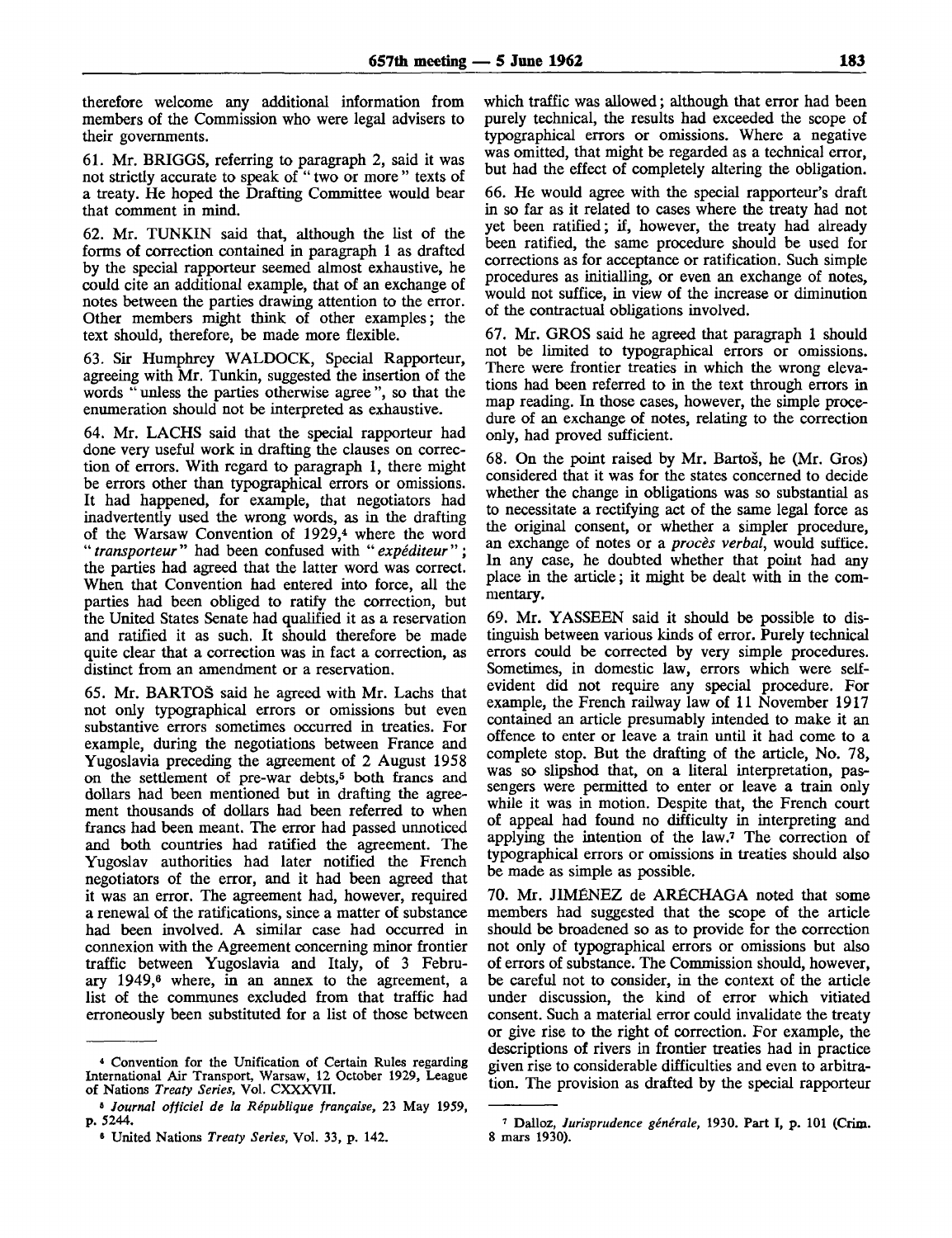could give rise to misunderstandings; a state party to a frontier treaty in which a river was incorrectly described might claim under the special rapporteur's article that it was not bound by that clause of the treaty. The phrase " the signatory states shall by mutual agreement correct the error " in paragraph 1 caused that problem, and it should be made clear that agreement that the error had in fact occurred should be a prerequisite of correction.

71. The CHAIRMAN said it would appear that the same method of correction should not be used for both purely clerical errors and for substantive errors.

72. Mr. ROSENNE suggested that the point raised by Mr. Jiménez de Aréchaga might be dealt with by the Drafting Committee, which could perhaps use different terms to describe different kinds of error, for instance, " mistake " for errors of substance.

73. With regard to Mr. Yasseen's point, the fundamental difference between domestic law and the international treaties with which the Commission was dealing was the absence, in the latter case, of a normal system of adjudication; there was no procedure in international law parallel to the methods used by courts to deal with manifest errors in domestic legislation.

74. He supported Mr. Tunkin's view that the rule for corrections should be made more flexible.

75. Sir Humphrey WALDOCK, Special Rapporteur, said it was important to distinguish between correction of errors and amendment of the text. In speaking of substantive errors, members came close to the subject of the amendment of the text, and in such cases much depended on whether or not the parties agreed that an error had in fact occurred. It was when that point was contested that difficulties arose. In the case of typographical errors and omissions, there was usually no doubt, but the situation where there was some misuse of words in the texts in different languages was much more delicate and verged on the subject of amendment. The Commission should proceed very cautiously in extending the scope of paragraph 1.

76. Mr. PAREDES said that the procedure for correcting typographical errors or omissions should be different from the procedure for correcting substantive errors which might be due to misunderstandings of certain expressions or facts. Article 24 as drafted seemed to fit the case of purely technical errors, but could be amplified to deal more fully with substantive errors which altered the relationship between the parties and might jeopardise the very existence of the treaty.

77. It should be made absolutely clear that the technical errors referred to in paragraph 1 were merely errors arising out of the misuse of certain terms. If, however, such errors led to a misinterpretation of the facts, a complete revision of the text should be undertaken, in order to establish the obligations of the parties with entire accuracy. If the parties agreed that a substantive error had occurred, they could draft a new treaty, but if there was any controversy on the subject, the matter should be decided by the International Court of Justice.

78. Mr. GROS said that, if the special rapporteur intended to cover purely technical errors only, that intention should be made perfectly clear in the text. Apart from such technical errors, there were also substantive errors on the existence of which the parties were agreed and which, in practice, they often corrected by simple procedures. He doubted, therefore, whether a draft such as the one before the Commission should deal only with technical errors. If the words suggested by the special rapporteur, " unless the parties otherwise agree ", were inserted, the parties would be given the possibility not only of using methods other than those enumerated in paragraph 1, but also, if errors which were not purely technical occurred, of proceeding by one of those other methods. In any case, the Commission should make itself quite clear on that point and he personally was in favour of a provision covering the correction of substantive errors as well.

79. Sir Humphrey WALDOCK, Special Rapporteur, said he agreed with Mr. Gros, provided it was made clear that the parties were in agreement on the existence of an error.

80. Mr. LACHS said that the point raised by Mr. Gros appeared already to be taken into account in paragraph 1, since the agreement of the parties that an error had occurred was a prerequisite of the whole procedure of correction. Moreover, such agreement could cover the correction of all types of error.

81. Mr. TUNKIN said he agreed that the wording of paragraph 1 could cover all kinds of error and that the reference to mutual agreement provided the necessary safeguard of consent among the parties that an error had in fact occurred. He therefore agreed that the scope of the paragraph could be extended, by a reference to mutual agreement, to errors other than purely technical ones.

82. With regard to the point raised by Mr. Bartos concerning the procedure to be followed in the case of a treaty which had already been ratified, he doubted the advisability of obliging states to follow the normal procedure of concluding treaties in the event of errors. The question was surely one which came within the constitutional law of the state concerned; the rule of international law should be that states themselves could choose the procedure for correcting errors in treaties, and if the constitutional law of a state required ratification in such cases, that state would be free to ratify the correction. To make such ratification mandatory, however, would unnecessarily complicate the procedure of correction.

83. Mr. BARTOS said that his point could not be dismissed so lightly. If it was agreed that it was by ratification that a state assumed a binding obligation, what was the situation of that obligation if the final text of a treaty had been ratified and was then changed substantively through an error in that text? In the case of binding obligations, where the actual content of the obligations was at issue, the question could not be regarded as merely procedural, and the simple procedures suggested might not suffice. After ratification had taken place, any changes affecting the substance of an obligation, even if they were due to errors, should be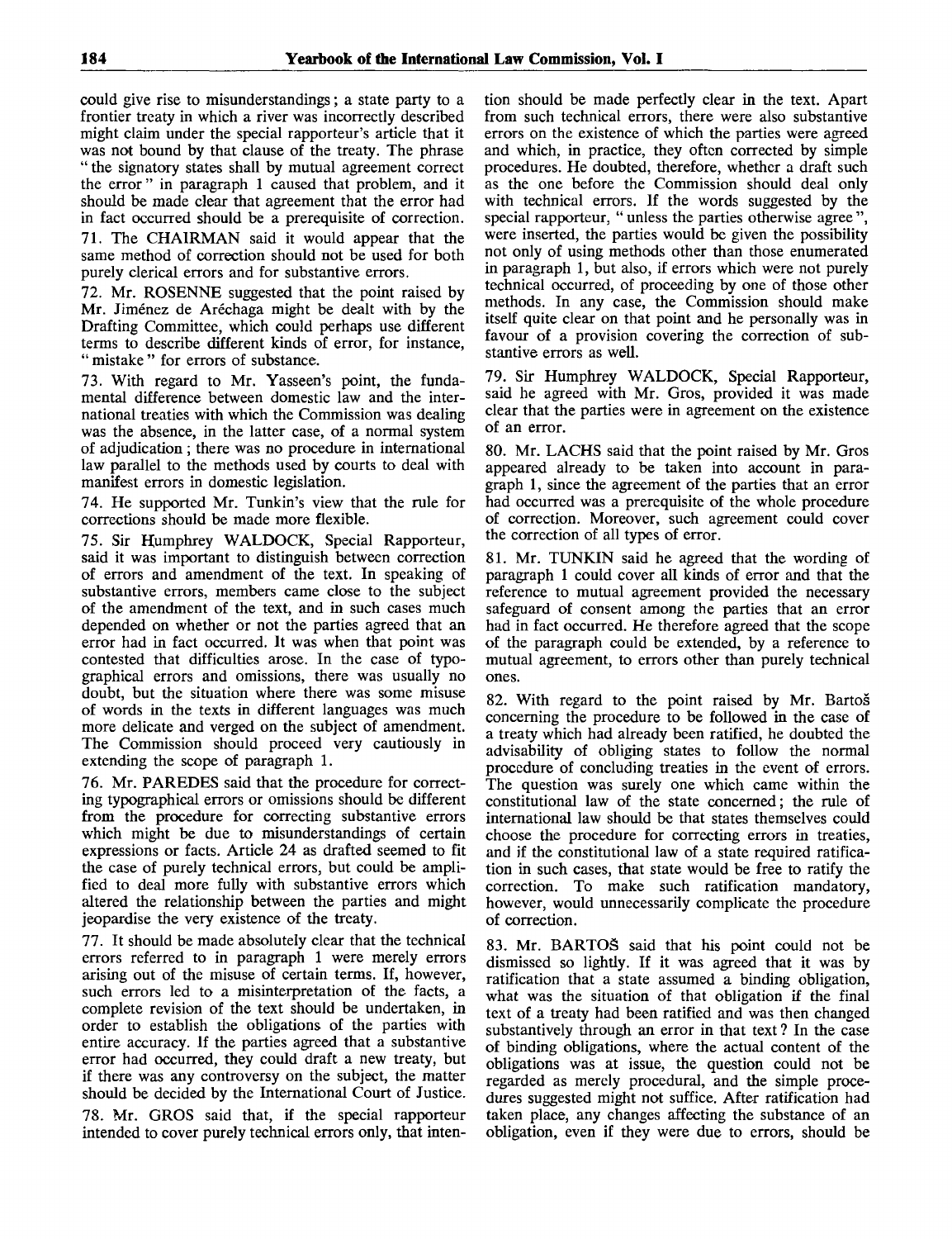made by the same procedure as that followed when the original obligation had been assumed.

84. Mr. LACHS said that he knew of cases in which corrections to treaties had been included in the instruments of ratification.

85. Sir Humphrey WALDOCK, Special Rapporteur, said he agreed with the views expressed by Mr. Tunkin and Mr. Lachs. He had studied the question in Hackworth's 'Digest of International Law' with particular reference to the United States, where ratification raised conspicuous problems, and had found that, in United States practice, corrections were not always referred back to the Senate. It therefore seemed clear that it was for states to decide on the procedure for themselves, and that the point should not be covered in the text of the article itself.

86. The CHAIRMAN suggested that article 24 should be referred to the Drafting Committee for redrafting in the light of the comments made during the debate.

*It was so agreed.*

ARTICLE 25.— THE CORRECTION OF ERRORS IN THE TEXTS OF TREATIES FOR WHICH THERE IS A DEPOSITARY

87. Sir Humphrey WALDOCK, Special Rapporteur, said that in the main the provisions contained in article 25 followed the practice of the Secretary-General of the United Nations.

88. Mr. de LUNA considered that the same rules could apply both to technical errors and to defects of concordance.

89. He noted that no procedure was suggested in paragraph 4 for dealing with objections to the proposed corrections of a text, except in cases when the treaty was drawn up within an international organization or by a conference convened by one. That omission should be made good.

90. Sir Humphrey WALDOCK, Special Rapporteur, said that he would need time to reflect on Mr. de Luna's first suggestion. Errors arising from lack of concordance were particularly frequent and when they came before the courts were apt to involve points of substance. If the parties agreed on the existence of such errors, the procedure for correction should be that laid down for technical errors.

91. He accepted Mr. de Luna's second suggestion.

92. Mr. ROSENNE said that it might be necessary to distinguish between faulty concordance of the language versions actually negotiated and lack of concordance of the translated versions, which was more likely to be due to inadvertence.

93. Mr. BARTOS, commending the special rapporteur on the new text he had prepared, which reflected United Nations practice, pointed out that authentic texts in other languages were not regarded as translations. Some rule was necessary to govern corrections of concordance in the different languages, which were very frequently needed. He recalled that the problem of the correction of the Chinese text of the Convention on the Prevention and Punishment of the Crime of Genocide, mentioned

in the commentary, had been handled more as a political than as a legal matter.

94. Mr. VERDROSS said that the problem of technical errors, on the existence of which the parties could presumably easily reach agreement, was quite different from that created by lack of concordance of the text of a treaty in another language. Such lack of concordance could have been to some extent deliberate and might give rise to difficulties of interpretation. The problem of the interpretation of the text of a treaty drawn up in several languages was an entirely different problem from that of the correction of errors in the text.

95. Sir Humphrey WALDOCK, Special Rapporteur, said that the lack of concordance between texts in several languages was a serious problem, often involving questions of interpretation.

96. The CHAIRMAN suggested that article 25 should be referred to the Drafting Committee for consideration in the light of the discussion.

// *was so agreed.*

ARTICLE 26. - THE DEPOSITARY OF PLURILATERAL OR MULTILATERAL TREATIES

97. Sir Humphrey WALDOCK, Special Rapporteur, said that not much information was available on the subject dealt with in article 26, but he had tried to set out what he believed to be the general practice. He was uncertain whether the presumption he had made in paragraph 2 *(b)* was justified for plurilateral treaties and would welcome guidance on that point.

98. Mr. VERDROSS said that paragraph 1 should not be expressed in its present mandatory form since no such rule as was there enunciated existed, though it was a fact that the depositary of a plurilateral or multilateral treaty was normally the state or international organization in whose archives the original texts had to be deposited. But according to international law, the contracting parties were free to choose whatever depositary they wished.

99. Mr. ROSENNE said he felt that the article should not be confined to multilateral treaties, however restricted, as suggested by the title; bilateral treaties too could be deposited with the Secretary-General.

100. Sir Humphrey WALDOCK, Special Rapporteur, said that Mr. Rosenne's suggestion was acceptable, the more so as it would dispense with the classification of treaties.

101. Mr. LACHS said he agreed with Mr. Verdross. A better balance would be achieved between paragraphs 1 and 2 if the former were redrafted to deal with the case where a depositary was designated.

102. In addition to treaties in simplified form, such as an exchange of notes between three or four states, there were a number of other treaties of a restricted type for which no depositary was designated and the texts of which remained in the archives of the parties.

103. Mr. BARTOS said that no provision was made in either article 26 or article 27 to cover the case where a depositary decided after a certain time to relinquish